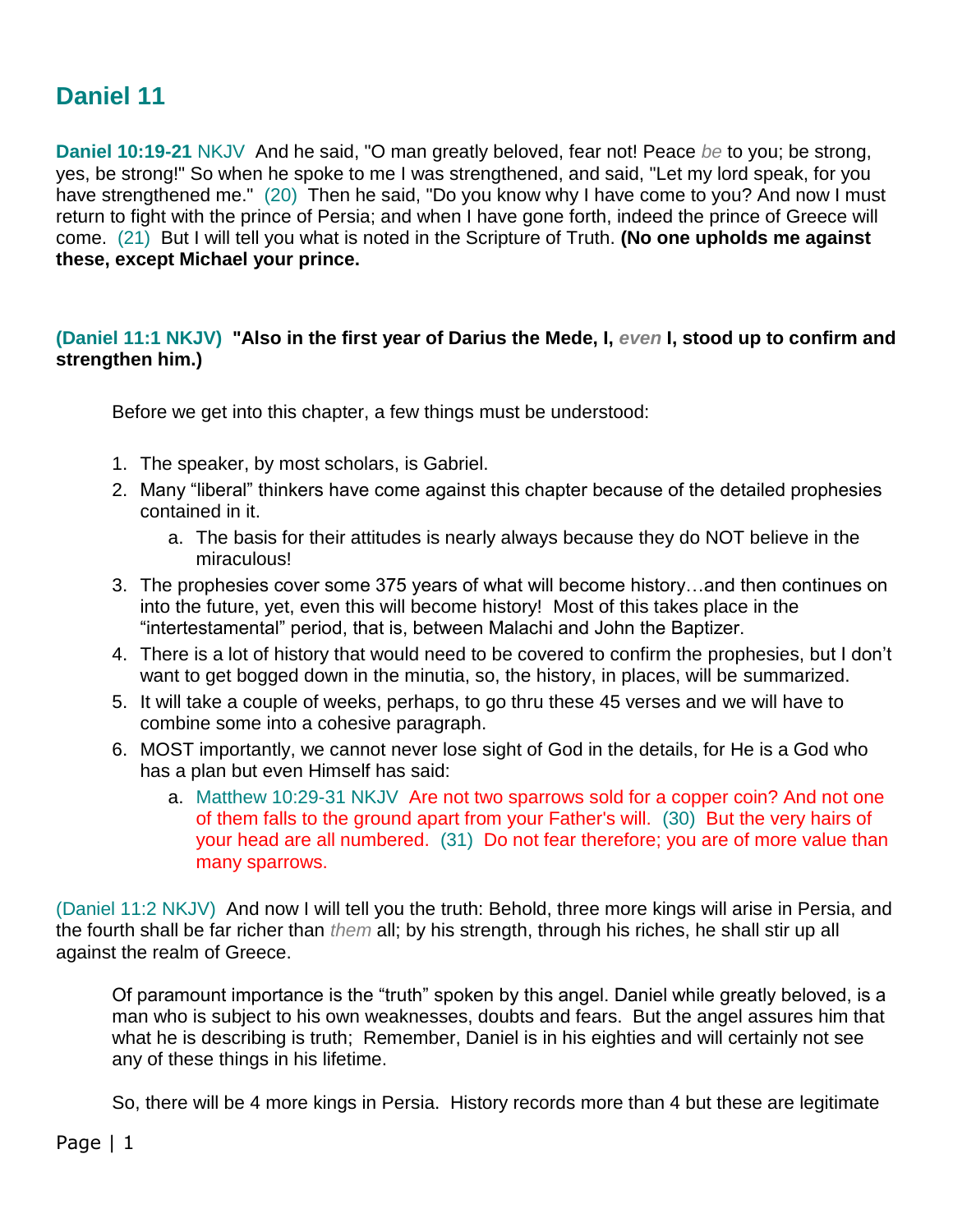kings and the others did not assume the throne legally or did not sit on it for very long!

But the  $4<sup>th</sup>$  king is called out as a mighty man, richer than the others before him. This king was King Xerxes a.k.a., Ahasuerus from the Book of Esther. Indeed, Xerxes tried to come against the Grecian kingdom but lost.

But we can't skip over the mention of Persia and Greece because of the prior descriptions given in the statue in Nebuchadnezzar's dream, the four beasts of Chapter 7 and ram and goat of chapter 8. These two empires are called out to Daniel because of his people, the Jews. It was Ahasuerus who decreed that all Jews in the Persian Empire were to be destroyed (convinced of the plot by the evil Haman); It was the Greek Antiochus Epiphanes who tried to also kill all of the Jews in Israel when they too refused to worship Greek gods and embrace Greek culture.

(Daniel 11:3 NKJV) Then a mighty king shall arise, who shall rule with great dominion, and do according to his will.

But, before Antiochus Epiphanes is mentioned, the angel speaks of a mighty king who would rule a vast empire and do all according to his own will.

This we know as Alexander the Great – who created the Greek Empire.

One note: recall in Daniel 10:20 NKJV Then he said, "Do you know why I have come to you? And now I must return to fight with the **prince of Persia**; and when I have gone forth, indeed the **prince of Greece** will come.

These 2 princes are spiritual beings, angels who serve Satan in the Persian and the Greek Empires.

(Daniel 11:4 NKJV) And when he has arisen, his kingdom shall be broken up and divided toward the four winds of heaven, but not among his posterity nor according to his dominion with which he ruled; for his kingdom shall be uprooted, even for others besides these.

We learned previously that when Alexander died, the kingdom was divided into 4 major regions headed up by four generals. His own descendants did not take the throne because they were busy killing each other off.

For much of the remaining prophesy, the angel directs our attention to 2 of the 4 generals: the "king of the south" and the "king of the north". North and South of where? Of Israel, which by all evidences in Scripture, is the center of the world!

(Daniel 11:5 NKJV) "Also the king of the South shall become strong, as well as *one* of his princes; and he shall gain power over him and have dominion. His dominion *shall be* a great dominion.

The king of the South was Ptolemy I. Some believe he had a son named Seleucus I, who eventually took control of Syria and Israel sometime around 200bc.

Fighting between the Ptolemy's and the Seleucid's went on for about 130 years! (Daniel 11:6 NKJV) And at the end of *some* years they shall join forces, for the daughter of the king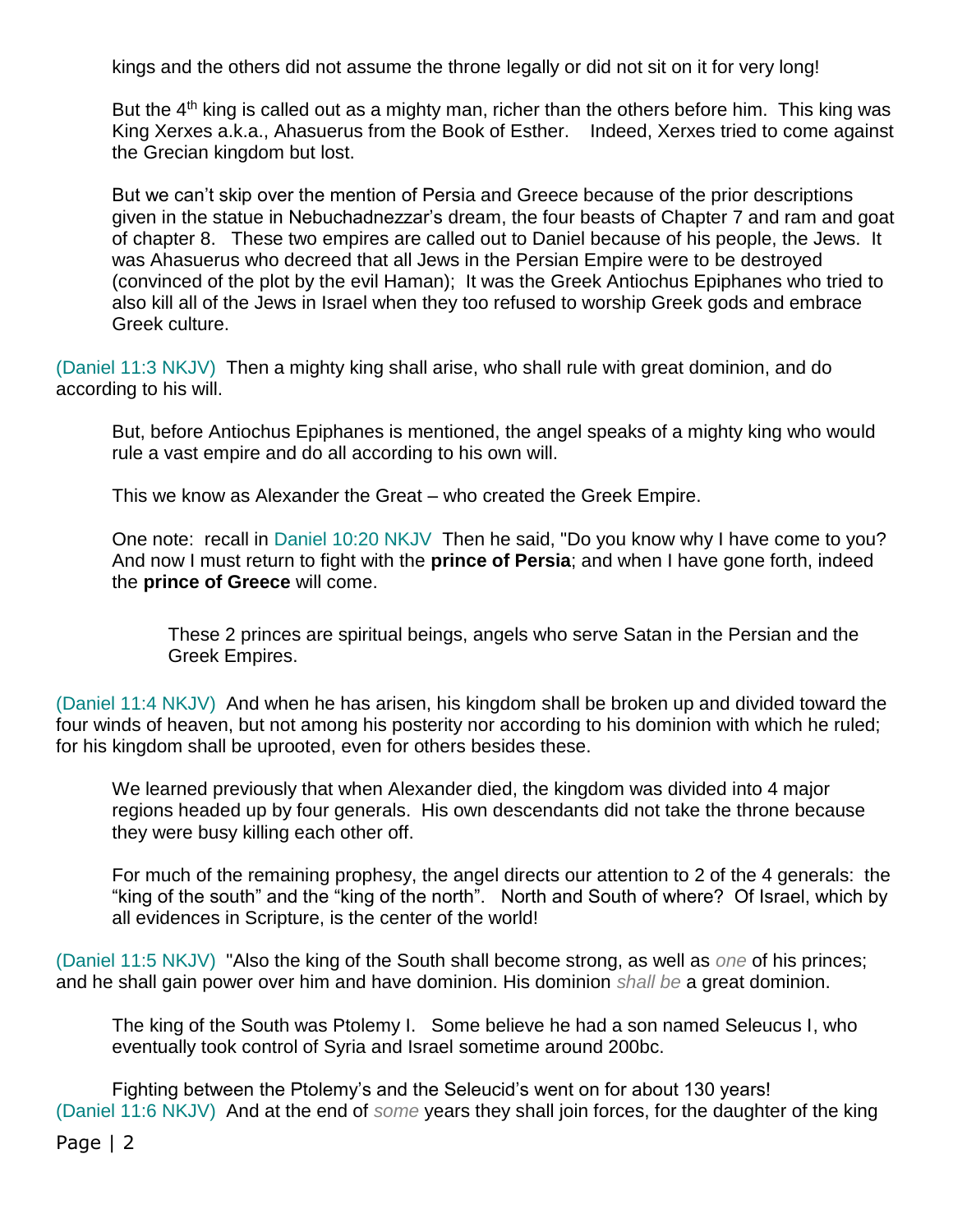of the South shall go to the king of the North to make an agreement; but she shall not retain the power of her authority, and neither he nor his authority shall stand; but she shall be given up, with those who brought her, and with him who begot her, and with him who strengthened her in *those* times.

This is where the story turns into a soap opera. But the amazing thing is, it's so accurate as to the history that follows:

- 1. The kings of the N and S decide to join forces
- 2. The King of the South (Ptolemy II) sent his daughter Berenice to the King of the North (Antiochus II [a Seleucid].
- 3. When Ptolemy died, Antiochus II got rid of Berenice and remarried his first wife, Laodice.
- 4. Laodice didn't trust her husband and poisoned him.
- 5. Then she had Berenice, her infant son and all her attendants killed.
- 6. Laodice then put her on son Seleucus II on the throne.

(Daniel 11:7 NKJV) But from a branch of her roots *one* shall arise in his place, who shall come with an army, enter the fortress of the king of the North, and deal with them and prevail. (Daniel 11:8 NKJV) And he shall also carry their gods captive to Egypt, with their princes *and* their precious articles of silver and gold; and he shall continue *more* years than the king of the North. (Daniel 11:9 NKJV) "Also *the king of the North* shall come to the kingdom of the king of the South, but shall return to his own land.

The branch of her roots is a relative of Berenice. This was Ptolemy III, her brother who came north to avenge his sisters death. He did this by coming against Seleucus II, taking over many of his strongholds and then carrying off to Egypt much wealth. Seleucus tried to come against Egypt but failed.

(Daniel 11:10 NKJV) However his sons shall stir up strife, and assemble a multitude of great forces; and *one* shall certainly come and overwhelm and pass through; then he shall return to his fortress and stir up strife.

However, the sons Seleucus II and Antiochus III, had some military success. But Seleucus II was killed in battle and then Antiochus III took the throne and then became known as Antiochus the Great. Antiochus the Great launched great military campaigns in Israel taking many of the cities that belonged to Egypt. This got the attention of Ptolemy Philopater of Egypt.

(Daniel 11:11 NKJV) "And the king of the South shall be moved with rage, and go out and fight with him, with the king of the North, who shall muster a great multitude; but the multitude shall be given into the hand of his *enemy.* (Daniel 11:12 NKJV) When he has taken away the multitude, his heart will be lifted up; and he will cast down tens of thousands, but he will not prevail.

The king of the South (Ptolemy Philopater) fought Antiochus the Great in 217 BC. Somehow, the weaker Ptolemy (who was a lover and not a fighter), scored major victories against Antiochus the Great, to the point where Antiochus wanted peace with the South.

(Daniel 11:13 NKJV) For the king of the North will return and muster a multitude greater than the former, and shall certainly come at the end of some years with a great army and much equipment.

## Page | 3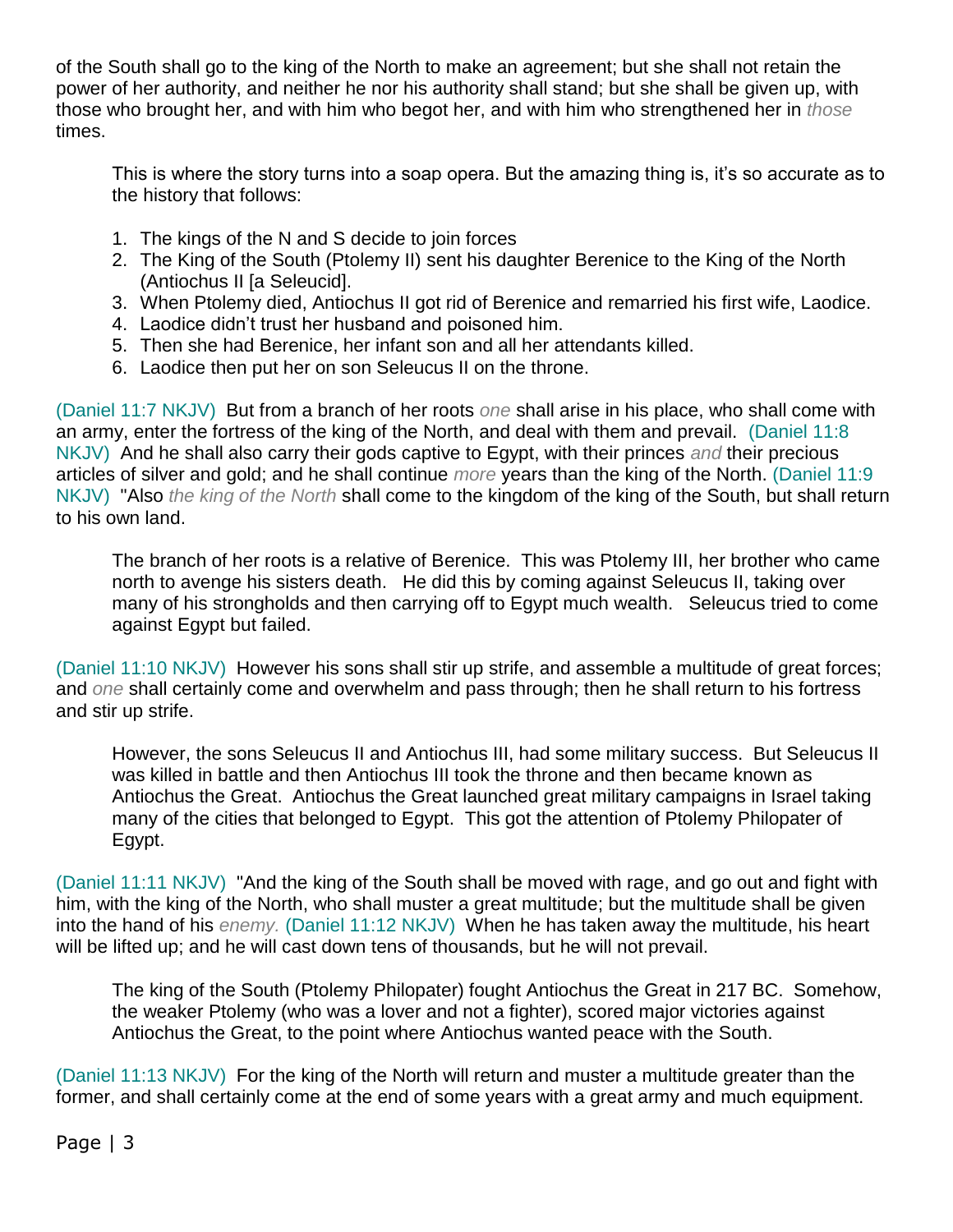After a while, the King of the South died along with his wife in a mysterious manner). The throne when to his son Ptolemy V (Epiphanes) who was only 6 years old!

Antiochus took full advantage of this and he began to move south to invade Egypt.

(Daniel 11:14 NKJV) "Now in those times many shall rise up against the king of the South. Also, violent men of your people shall exalt themselves in fulfillment of the vision, but they shall fall. (Daniel 11:15 NKJV) So the king of the North shall come and build a siege mound, and take a fortified city; and the forces of the South shall not withstand *him.* Even his choice troops *shall have* no strength to resist. (Daniel 11:16 NKJV) But he who comes against him shall do according to his own will, and no one shall stand against him. **He shall stand in the Glorious Land with destruction in his power.**

In those days, there were many who opposed the child-king including many Jews (violent men of your people) who were tired of the Ptolemies. These all sided with Antiochus and therefore the South could not effectively resist the invader – who did all according to his own will! Israel was still under the control of the Ptolemy's. So, Antiochus took the "Glorious Land".

But Gabriel states that the Jews who opposed the king would become haughty and eventually they would fall…and they did!

(Daniel 11:17 NKJV) "He shall also set his face to enter with the strength of his whole kingdom, and upright ones with him; thus shall he do. And he shall give him the daughter of women to destroy it; but she shall not stand *with him,* or be for him.

Israel was just one last stop on the way to Egypt. Antiochus decided to try the "marriage" arrangement ploy. So, he married off his daughter Cleopatra to the young king of Egypt. This Cleopatra lived 100 years before the more famous one. The plan back-fired because Cleopatra was never faithful to Ptolemy and therefore never exerted any influence over him on behalf of her father.

## **I want to stop for tonight.**

The more I studied this, the more fascinated I became with the prophesy. The former prophesies were, for the most part, generalized. The kings and kingdoms of the world starting in Babylon and moving forward until Rome. But the book takes a turn in chapter 8 where more details are given about Persia and Greece.

As I said at the start, the text was now written in Hebrew because **while** the kingdom and kings are still in the prophesies, the Jews are called out because of their relationship to the kingdoms that rule over them. And even though the Jews were heading back to Judah, the many promises of God towards His people were yet to be fulfilled:

Have you ever tried to mediate on the immense power of God who alone could both reveal the beginning and the end AND see to it that it occurs exactly as He said it would?

Page | 4 It boggles the mind, or, it should. It is so accurate that reasonable men insisted that it was history written as prophesy. But that's beyond cynical and reaches into the sinister! If Daniel is history then the nothing in the Word of God is true and that means that God is a liar. If Daniel is history then